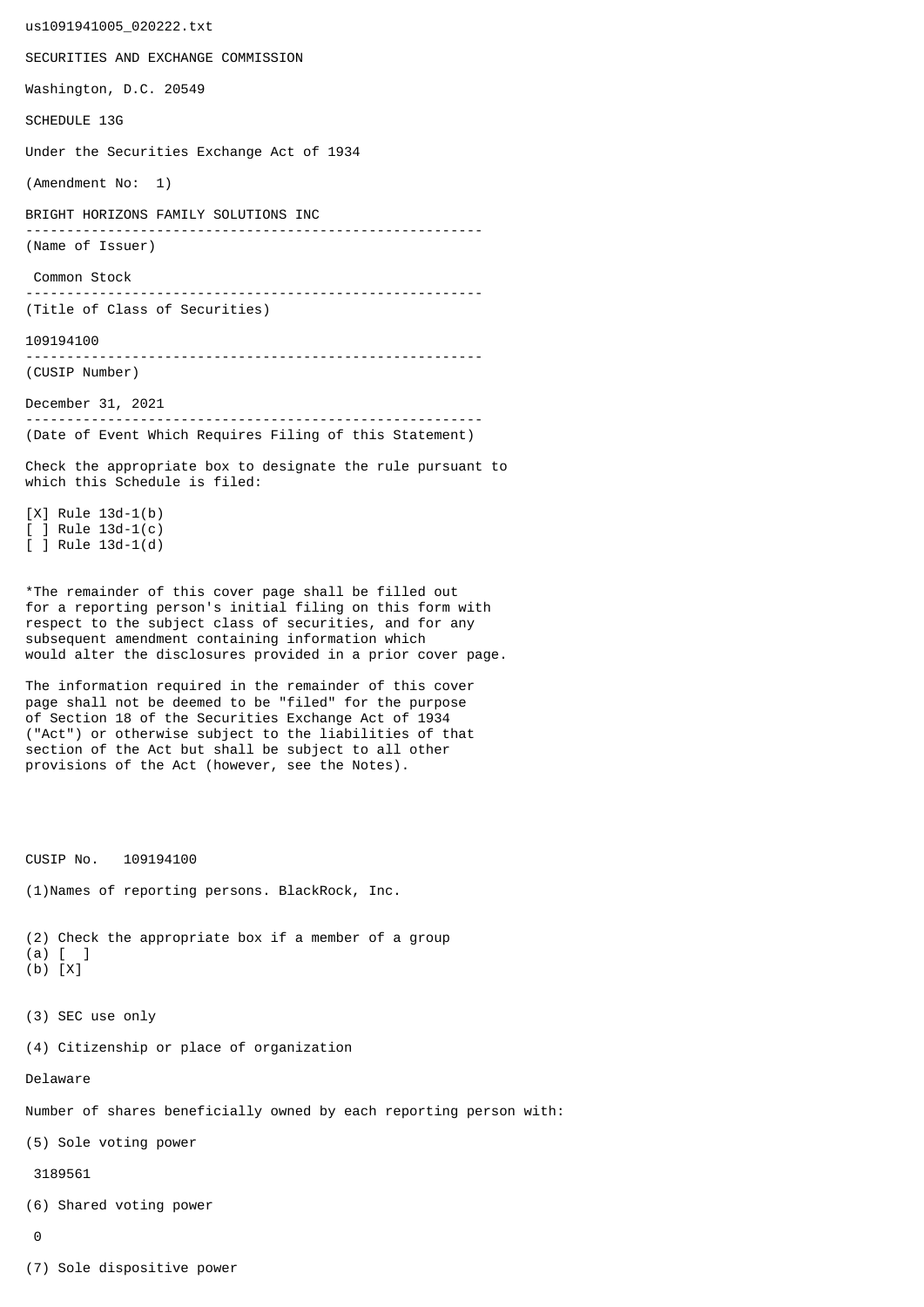```
 3366640
(8) Shared dispositive power
 \boldsymbol{\Theta}(9) Aggregate amount beneficially owned by each reporting person
  3366640
(10) Check if the aggregate amount in Row (9) excludes certain shares
(11) Percent of class represented by amount in Row 9
  5.6%
(12) Type of reporting person
HC
Item 1.
Item 1(a) Name of issuer:
                                           -----------------------------------------------------------------------
BRIGHT HORIZONS FAMILY SOLUTIONS INC
Item 1(b) Address of issuer's principal executive offices:
 -----------------------------------------------------------------------
2 WELLS AVENUE
NEWTON MA 02459
Item 2.
2(a) Name of person filing:
                ----------------------------------------------------------------------
BlackRock, Inc.
2(b) Address or principal business office or, if none, residence:
 -----------------------------------------------------------------------
BlackRock, Inc.
55 East 52nd Street
New York, NY 10055
2(c) Citizenship:
                              --------------------------------------------------------------------
  See Item 4 of Cover Page
2(d) Title of class of securities:
                                         -------------------------------------------------------------------
  Common Stock
2(e) CUSIP No.:
See Cover Page
Item 3.
```
If this statement is filed pursuant to Rules  $13d-1(b)$ , or  $13d-2(b)$  or  $(c)$ , check whether the person filing is a: [ ] Broker or dealer registered under Section 15 of the Act; [ ] Bank as defined in Section 3(a)(6) of the Act; ] Insurance company as defined in Section  $3(a)(19)$  of the Act; [ ] Investment company registered under Section 8 of the Investment Company Act of 1940;

[ ] An investment adviser in accordance with Rule  $13d-1(b)(1)(ii)(E)$ ;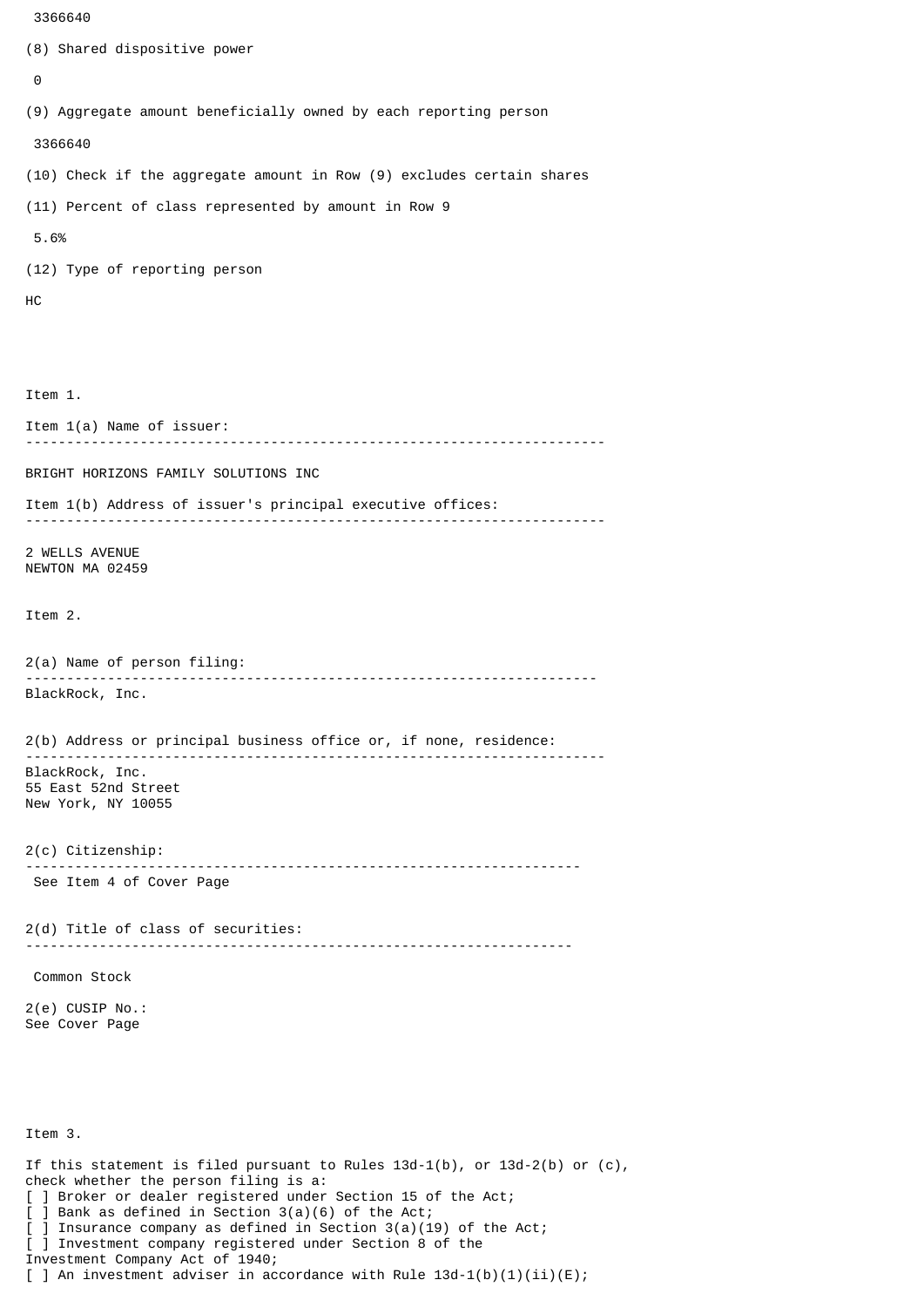[ ] An employee benefit plan or endowment fund in accordance with Rule  $13d-1(b)(1)(ii)(F);$ [X] A parent holding company or control person in accordance with Rule  $13d-1(b)(1)(ii)(G);$ [ ] A savings associations as defined in Section 3(b) of the Federal Deposit Insurance Act (12 U.S.C. 1813); [ ] A church plan that is excluded from the definition of an investment company under section  $3(c)(14)$  of the Investment Company Act of 1940; [ ] A non-U.S. institution in accordance with Rule 240.13d-1(b)(1)(ii)(J);  $\lceil$  ] Group, in accordance with Rule 240.13d-1(b)(1)(ii)(K). If filing as a non-U.S. institution in accordance with Rule  $240.13d-1(b)(1)(ii)(J)$ , please specify the type of institution: Item 4. Ownership Provide the following information regarding the aggregate number and percentage of the class of securities of the issuer identified in Item 1. Amount beneficially owned: 3366640 Percent of class 5.6% Number of shares as to which such person has: Sole power to vote or to direct the vote 3189561 Shared power to vote or to direct the vote  $\Theta$ Sole power to dispose or to direct the disposition of 3366640 Shared power to dispose or to direct the disposition of  $\Omega$ 

Item 5.

Ownership of 5 Percent or Less of a Class. If this statement is being filed to report the fact that as of the date hereof the reporting person has ceased to be the beneficial owner of more than 5 percent of the class of securities, check the following [ ].

Item 6. Ownership of More than 5 Percent on Behalf of Another Person

 If any other person is known to have the right to receive or the power to direct the receipt of dividends from, or the proceeds from the sale of, such securities, a statement to that effect should be included in response to this item and, if such interest relates to more than 5 percent of the class, such person should be identified. A listing of the shareholders of an investment company registered under the Investment Company Act of 1940 or the beneficiaries of employee benefit plan, pension fund or endowment fund is not required.

 Various persons have the right to receive or the power to direct the receipt of dividends from, or the proceeds from the sale of the common stock of BRIGHT HORIZONS FAMILY SOLUTIONS INC. No one person's interest in the common stock of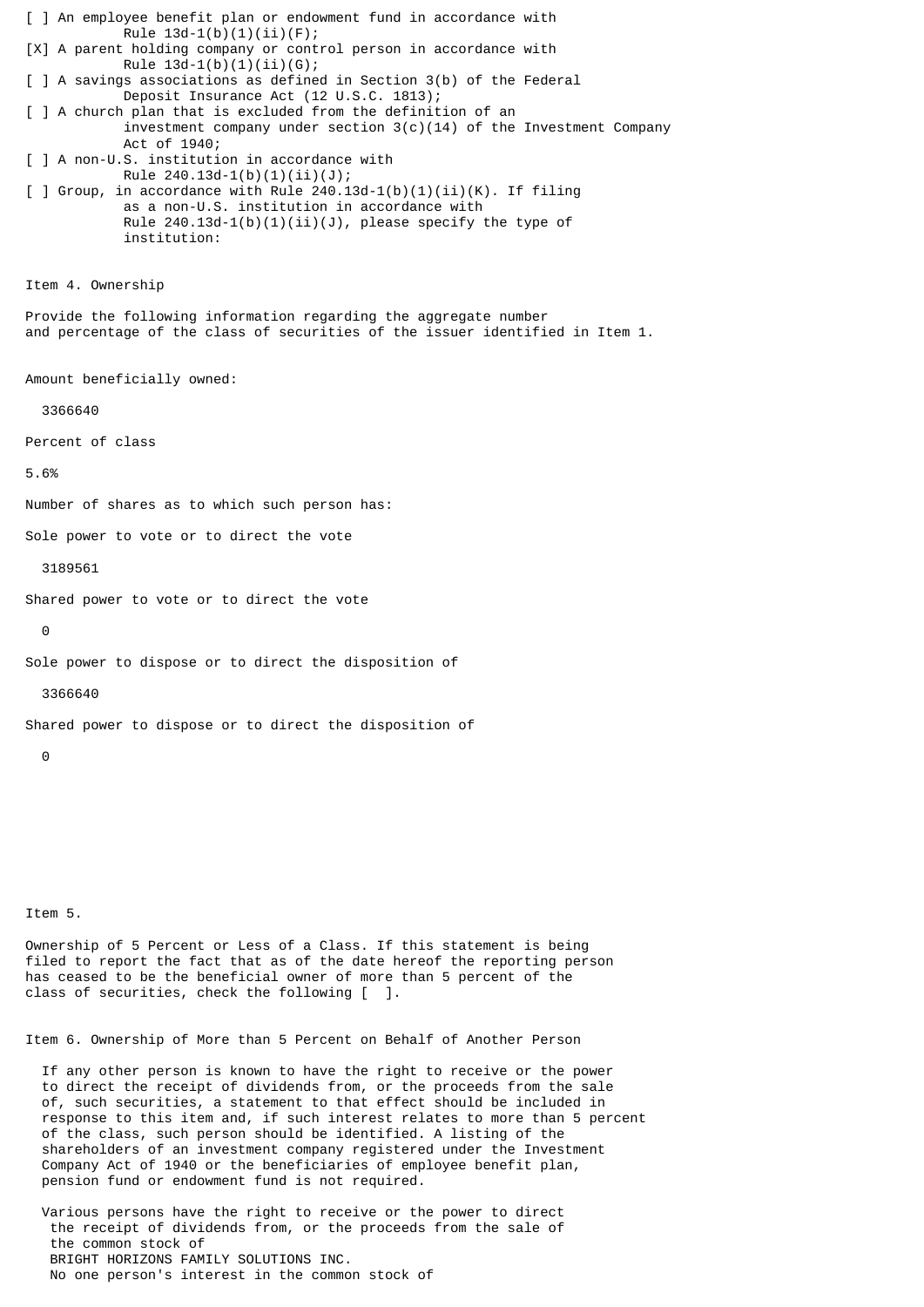BRIGHT HORIZONS FAMILY SOLUTIONS INC is more than five percent of the total outstanding common shares.

Item 7. Identification and Classification of the Subsidiary Which Acquired the Security Being Reported on by the Parent Holding Company or Control Person.

See Exhibit A

Item 8. Identification and Classification of Members of the Group

If a group has filed this schedule pursuant to Rule  $13d-1(b)(ii)(J)$ , so indicate under Item 3(j) and attach an exhibit stating the identity and Item 3 classification of each member of the group. If a group has filed this schedule pursuant to Rule  $13d-1(c)$  or Rule  $13d-1(d)$ , attach an exhibit stating the identity of each member of the group.

## Item 9. Notice of Dissolution of Group

Notice of dissolution of a group may be furnished as an exhibit stating the date of the dissolution and that all further filings with respect to transactions in the security reported on will be filed, if required, by members of the group, in their individual capacity.

See Item 5.

Item 10. Certifications By signing below I certify that, to the best of my knowledge and belief, the securities referred to above were acquired and are held in the ordinary course of business and were not acquired and are not held for the purpose of or with the effect of changing or influencing the control of the issuer of the securities and were not acquired and are not held in connection with or as a participant

in any transaction having that purpose or effect.

Signature.

After reasonable inquiry and to the best of my knowledge and belief, I certify that the information set forth in this statement is true, complete and correct.

Dated: February 2, 2022 BlackRock, Inc.

Signature: Spencer Fleming

-------------------------------------------

Name/Title Attorney-In-Fact

The original statement shall be signed by each person on whose behalf the statement is filed or his authorized representative. If the statement is signed on behalf of a person by his authorized representative other than an executive officer or general partner of the filing person, evidence of the representative's authority to sign on behalf of such person shall be filed with the statement, provided, however, that a power of attorney for this purpose which is already on file with the Commission may be incorporated by reference. The name and any title of each person who signs the statement shall be typed or printed beneath his signature.

Attention: Intentional misstatements or omissions of fact constitute Federal criminal violations (see 18 U.S.C. 1001).

Exhibit A